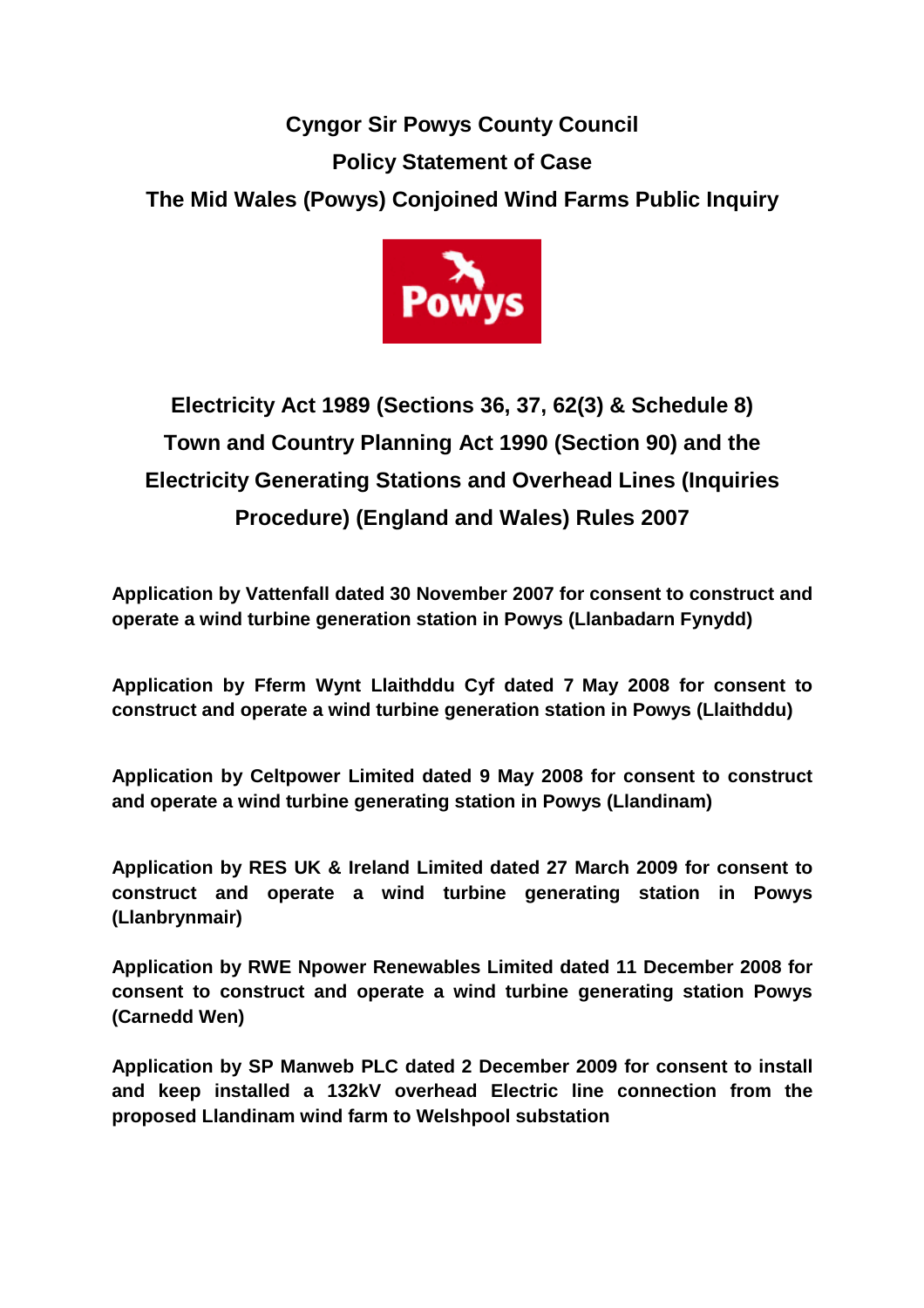## **Contents**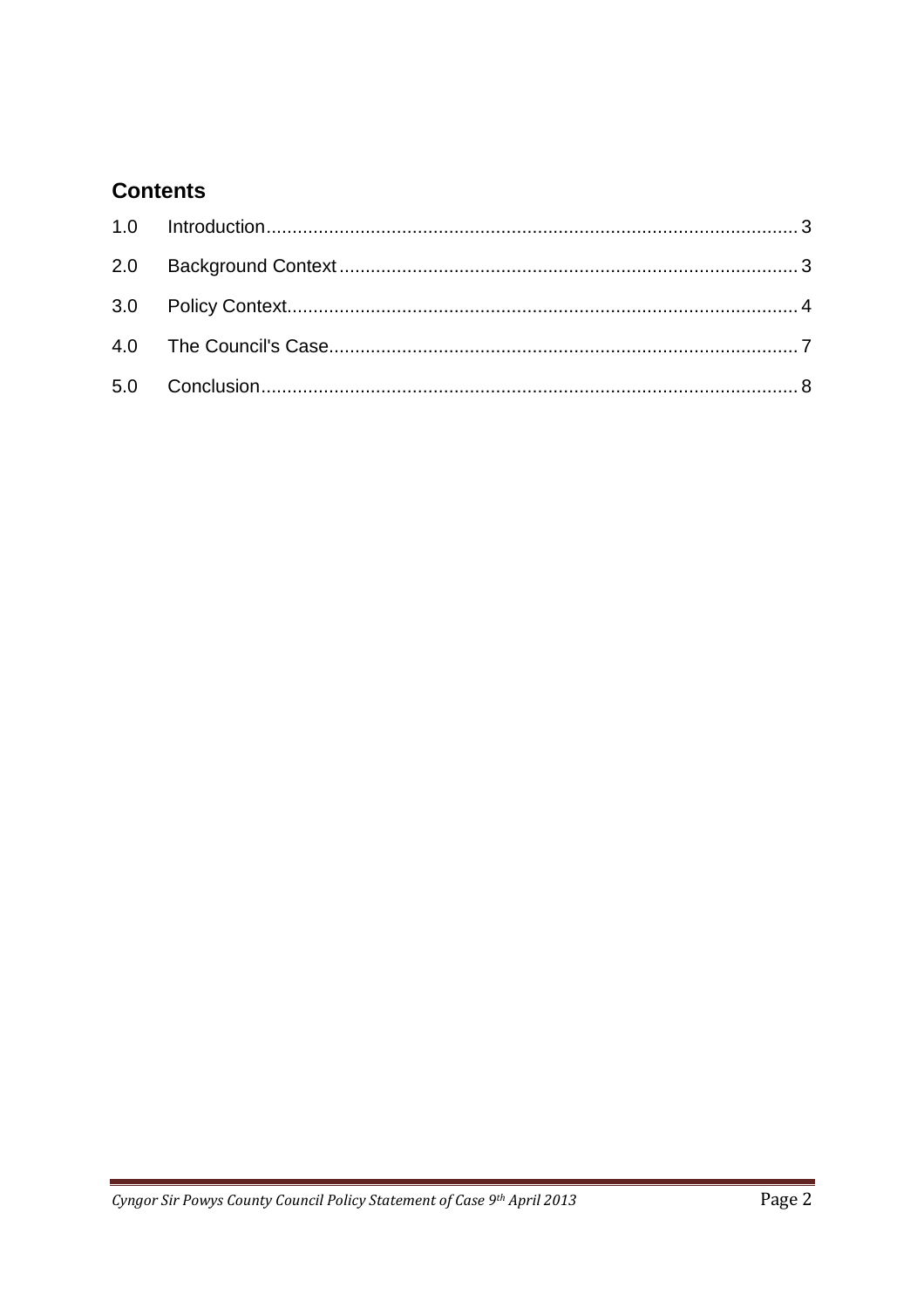#### **1.0 Introduction**

- 1.1 In advance of the opening Inquiry session in June 2013, this is a Statement of Case prepared on behalf of Powys County Council in respect of the Mid Wales Conjoined Public Inquiry. This Statement of Case outlines the Council's policy position in determining its objections to the 5 windfarms known as Llanbadarn Fynydd, Llaithddu, Llandinam, Llanbrynmair, Carnedd Wen and the Llandinam 132kV Overhead Electricity line.
- 1.2 The applications were made to the Secretary of State between 2007 and 2009. They consist of proposals to construct and operate onshore wind generating stations with installed capacities ranging between 59.5MW and 130-250MW on land located in and near Strategic Search Areas B and C (as identified in Technical Advice Note 8: Planning for Renewable Energy 2005) and to install a 132kV overhead electricity line in connection between the proposed Llandinam Wind Farm and Welshpool Substation.
- 1.3 The Council are actively communicating with the developers to ensure that sufficient information is provided to enable the Council to fully assess the proposals, several aspects of which have changed since the applications were made. It is apparent that further information is due to be provided by a number of the applicants. However, at the time of this Statement of Case the Council has not received all the information requested.
- 1.4 The Council are committed to engage with the developers and, indeed, other parties in order to agree a Statement of Common Ground on Policy.

#### **2.0 Background Context**

- 2.1 Powys County Council will provide the energy and planning policy context of the proposals subject to the conjoined Public Inquiry and will examine the relationship between the applications, the legislative background, National and Local energy and planning Policies, guidance and Ministerial Letters and statements.
- 2.2 The EU Renewable Energy Directive (2009/28/EC) April 2009: includes the requirements for UK to have targets of 15% of energy from renewable by 2020 and along with the UK renewable Energy Strategy (2009) and the UK National renewable Energy Action Plan (2012) indicates a clear commitment by Central Government to target an 80% reduction of carbon emissions by 2050 with an interim target of 26-32% by 2020 under the Climate Change Act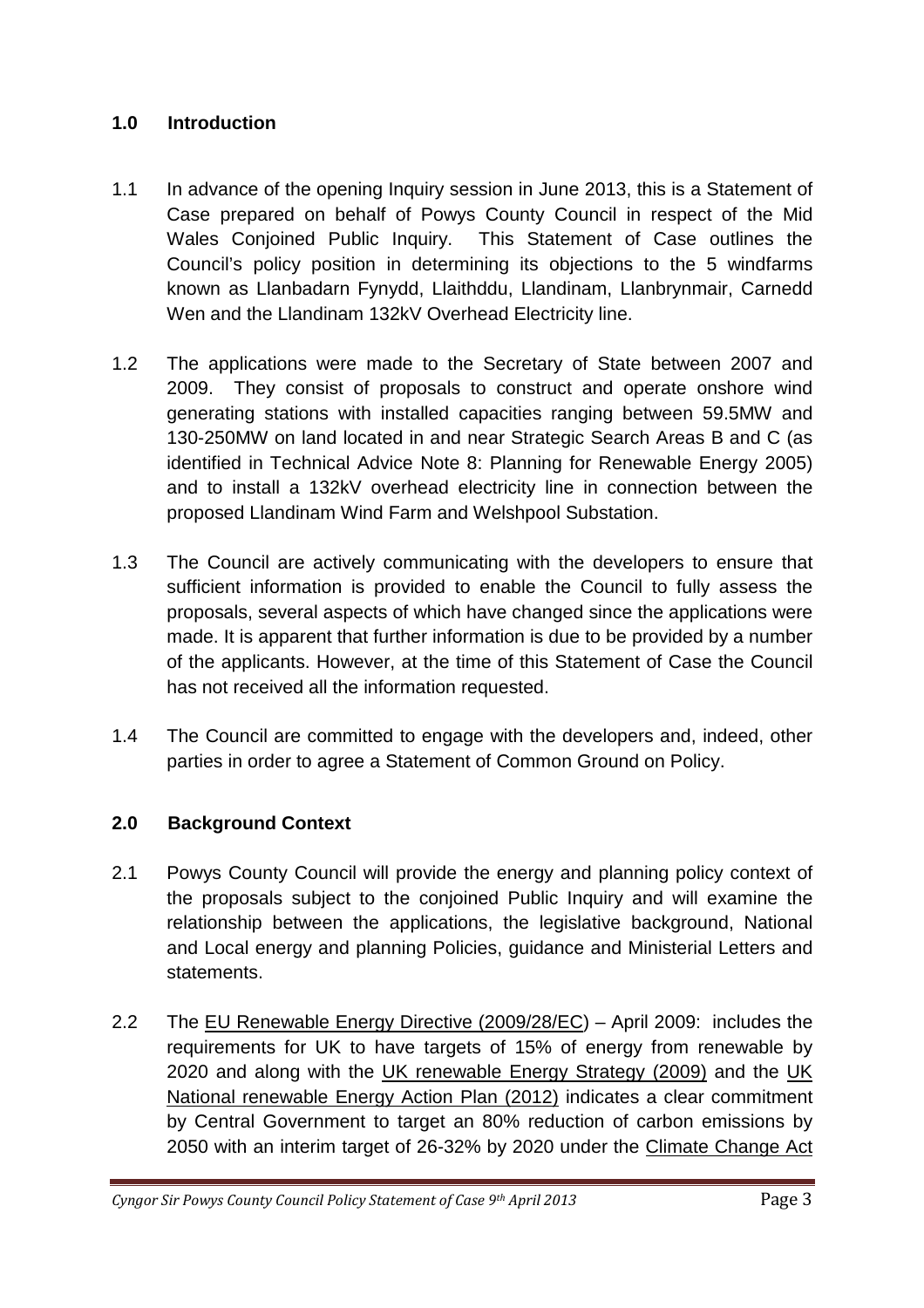(2008). To assist in monitoring progress of these targets the UK Renewable Energy Roadmap (July 2011) was published by DECC. In December 2012 DECC provided an update (UK renewable Energy Roadmap Update) with an assessment of wind specifically relevant to Wales. The Update indicated a healthy pipeline of onshore wind provision in Wales

## **3.0 Policy Context**

3.1 There is a broad range of Energy and Planning policy documents the Council wish to call upon and these will include, but not be limited to, the documents referred to below. The Council will contend that such policy properly construed and considered in the relevant legal context require the decision maker to apply an overall balance between matters supporting the proposals (particularly those dealing with the need to address climate change and the need to achieve a secure supply of electricity) as against the various aspects of harm which are evident in the applications.

## **NATIONAL:**

#### **Overarching National Policy Statement for Energy (EN-1)**

This policy document sets out the UK policy for major energy infrastructure projects in the UK. The statement confirms the Government's commitment to meeting the legally binding targets to cut greenhouse gas emissions by at least 80% by 2050 compared to 1990 levels. It emphasises the importance of views of affected communities and respects the principles of sustainable development. However, it notes that the result of such infrastructure may have negative effects on biodiversity landscape/visual amenity and cultural heritage.

#### **National Policy Statement for Renewable Energy Infrastructure (EN-3)**

EN-3 sets out the detailed technical information guiding the decision making process. This document states that where a proposal is located in Wales, Planning Policy and advice issued by the Welsh Government relevant to renewable energy will provide important information to applications of national significant energy infrastructure projects.

## **National Policy Statement for Electricity Networks Infrastructure (EN-5)**

This statement provided the primary basis for decisions on application for electricity network infrastructure.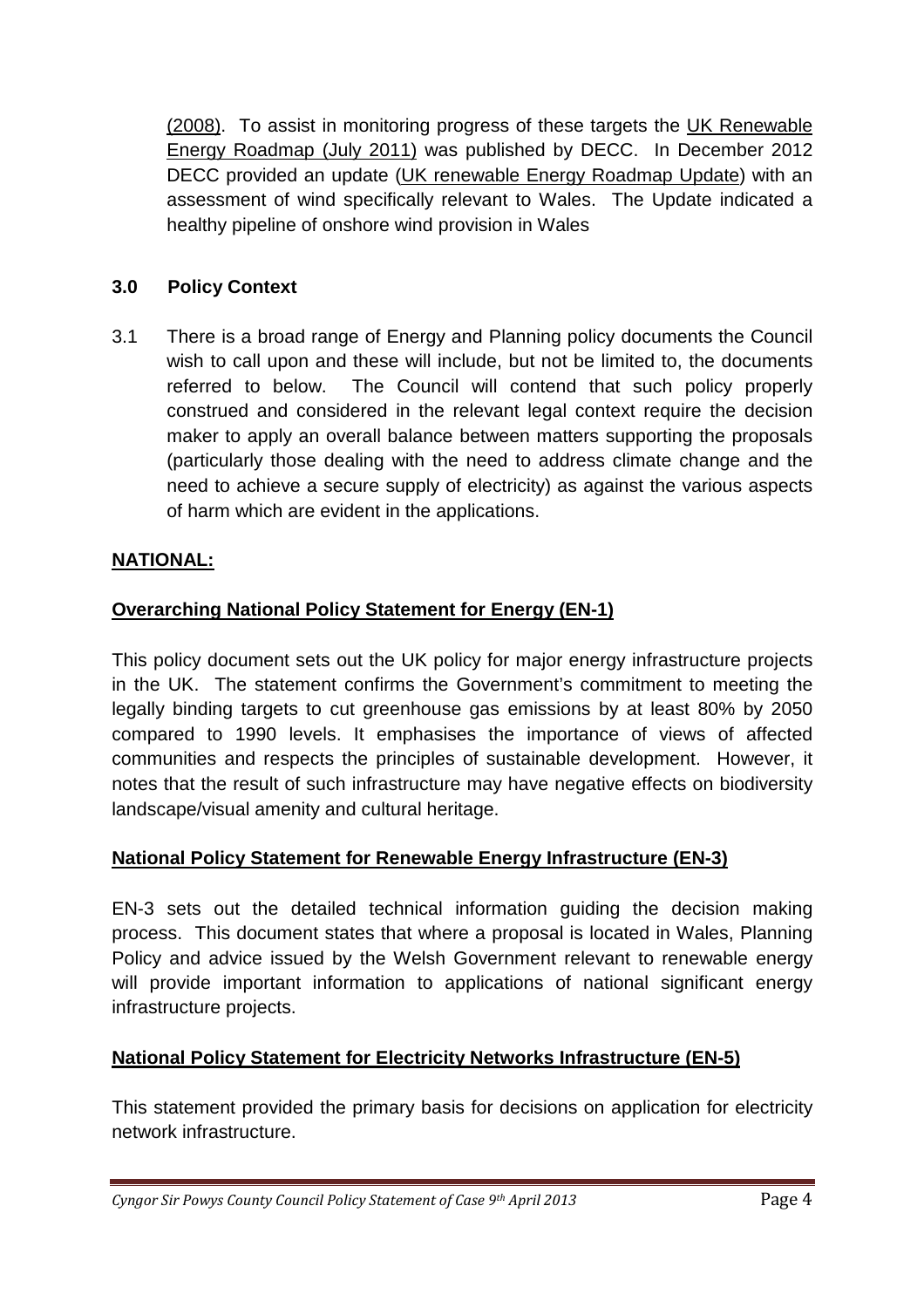## **Planning Policy Wales (Edition 5, November 2012)**

This document sets out the land use planning policies of the Welsh Government. It is supplemented by a series of Technical Advice Notes. Procedural advice is given in circulars and policy clarification letters. It translates the Welsh Government's commitment to sustainable development into the planning system so that it can play an appropriate role in moving towards sustainability. Planning Policy Wales (PPW) states that proposals should reconcile the needs of development and conservation, securing economy, efficiency and amenity in the use of land, and protecting natural resources and the historic environment. PPW is supplemented by 21 topic based Technical Advice Notes (TANs) and those relevant to the Conjoined Inquiry are set out below:-

## **Technical Advice Note 5: Nature Conservation and Planning – 2009**

Provides advice about how the land use planning system should contribute to protecting and enhancing biodiversity and geological conservation.

## **Technical Advice Note 8: Planning for Renewable Energy – 2005**

Relates to the land use planning considerations of renewable energy. However, UK and national energy policy provide its context. There are 7 Strategic Search Areas (SSAs) designated within Wales. The proposals are generally within SSA B and C. The TAN provides capacities for wind farms in each of the SSAs.

## **Energy Assessment of TAN 8 Wind Energy Strategic Search Areas; Author - Garrad Hassan for the Welsh Development Agency: April 2005**

The Welsh Development Agency commissioned Garrad Hassan and Partners to carry out a technical feasibility study of the SSAs. It provides an informed view on the broad capacity limits of the areas. For SSA B the capacity limits were 430MW and for SSA C 98MW

## **John Griffiths AM: Minister for Environment and Sustainable Development: Letter July 2011**

In this letter the Minister clarifies the maximum capacities for each of the SSAs as identified by Garrard Hassan and notes that the SSAs have a finite environmental capacity and output should not exceed the maximum levels as assessed in 2005 and outlined above. The letter recognises the reinforcement of the transmission network in Mid Wales as necessary for the realisation of additional generating capacity but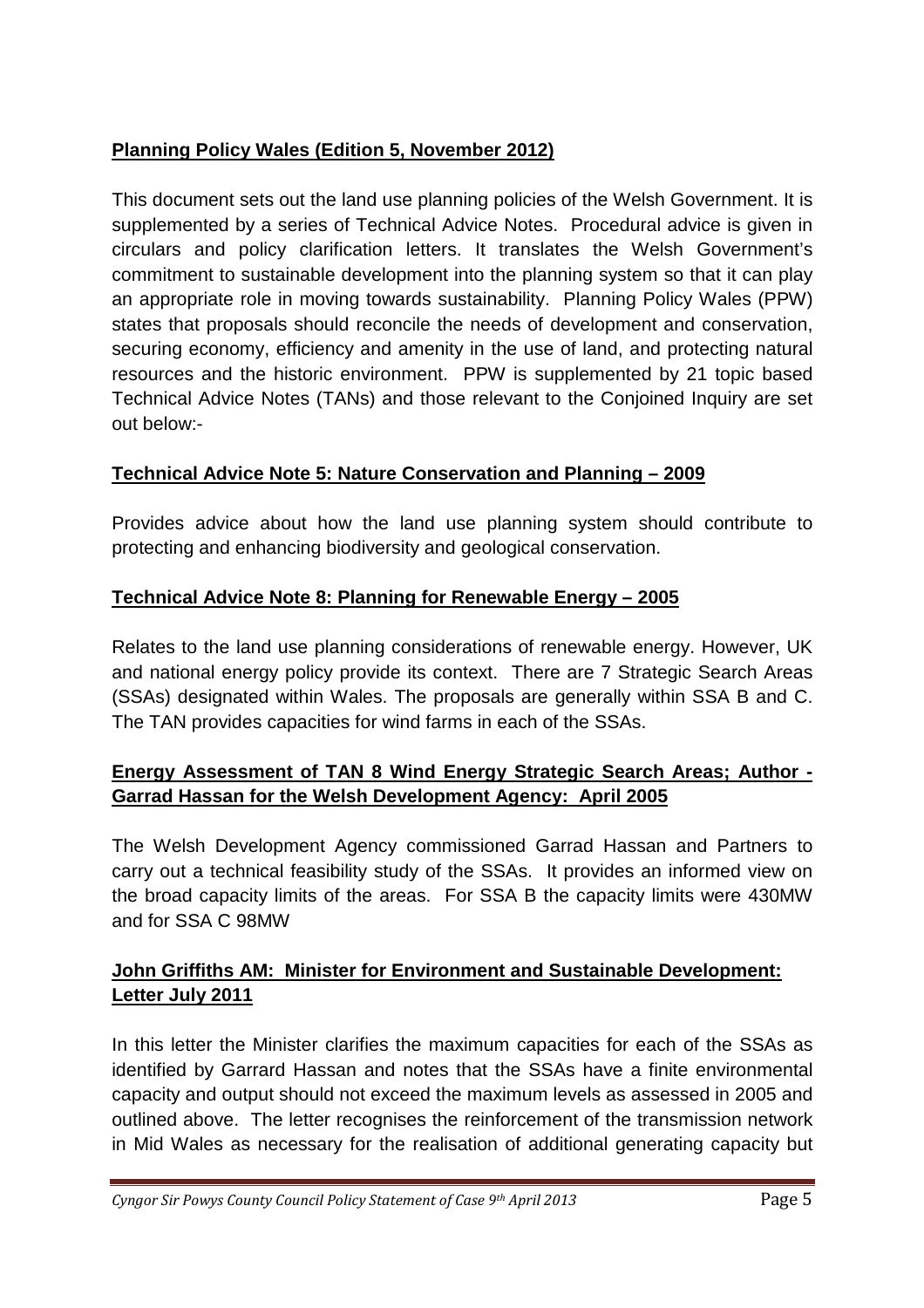anticipates that connection to the nearest distribution network would be "achieved by a standard 3 wire system on wooden poles or by underground line".

#### **Written Statement by the Welsh Government: Planning for Renewable Energy in Wales dated 17 June 2011 by First Minister**

Of relevance to the Conjoined Inquiry and the Council's position is the following extract "The Welsh Government remains committed to the principles of planning for onshore wind in a strategic way, which seeks to optimise the production of renewable energy whilst protecting Wales' environment.

Our policy in TAN 8 seeks to restrict the proliferation of large scale wind farms across the whole of Wales and focuses on the Strategic Search Areas which were derived following an independent assessment.

The indicative capacities set out in TAN8 in 2005 reflected a considered view of the potential impact of grid and transport connections. However, in a number of the SSAs, developer interest has now greatly exceeded those indicative figures. The Welsh Government believes this level of development is unacceptable in view of its wider impacts on the local area.

In our view the TAN 8 capacities should be regarded as upper limits and we call upon UK Government to respect this position when they finalise the Renewable Energy National Policy Statement and to not allow proliferation when they take decisions on individual projects in Wales.

It is this overcapacity which has led to proposals for major new overhead grid infrastructure. We contend that the level of capacity within the Strategic Search Areas which we set in 2005 would negate the need for the large obtrusive pylons which are causing such concern. My Government would not support the construction of large pylons in Mid Wales and my Ministers are pressing this case with National Grid Transmission and with Ofgem"

Other Technical Advice Notes and Circulars that the Council may rely upon include:

Technical Advice Note 11: Noise – 1997

Technical Advice Note 6: Planning for Sustainable Rural Communities

Technical Advice Note 13: Tourism – 1997

Technical Advice Note 18: Transport – 2007

Minerals Technical Advice Note (Wales) 1: Aggregates – 2004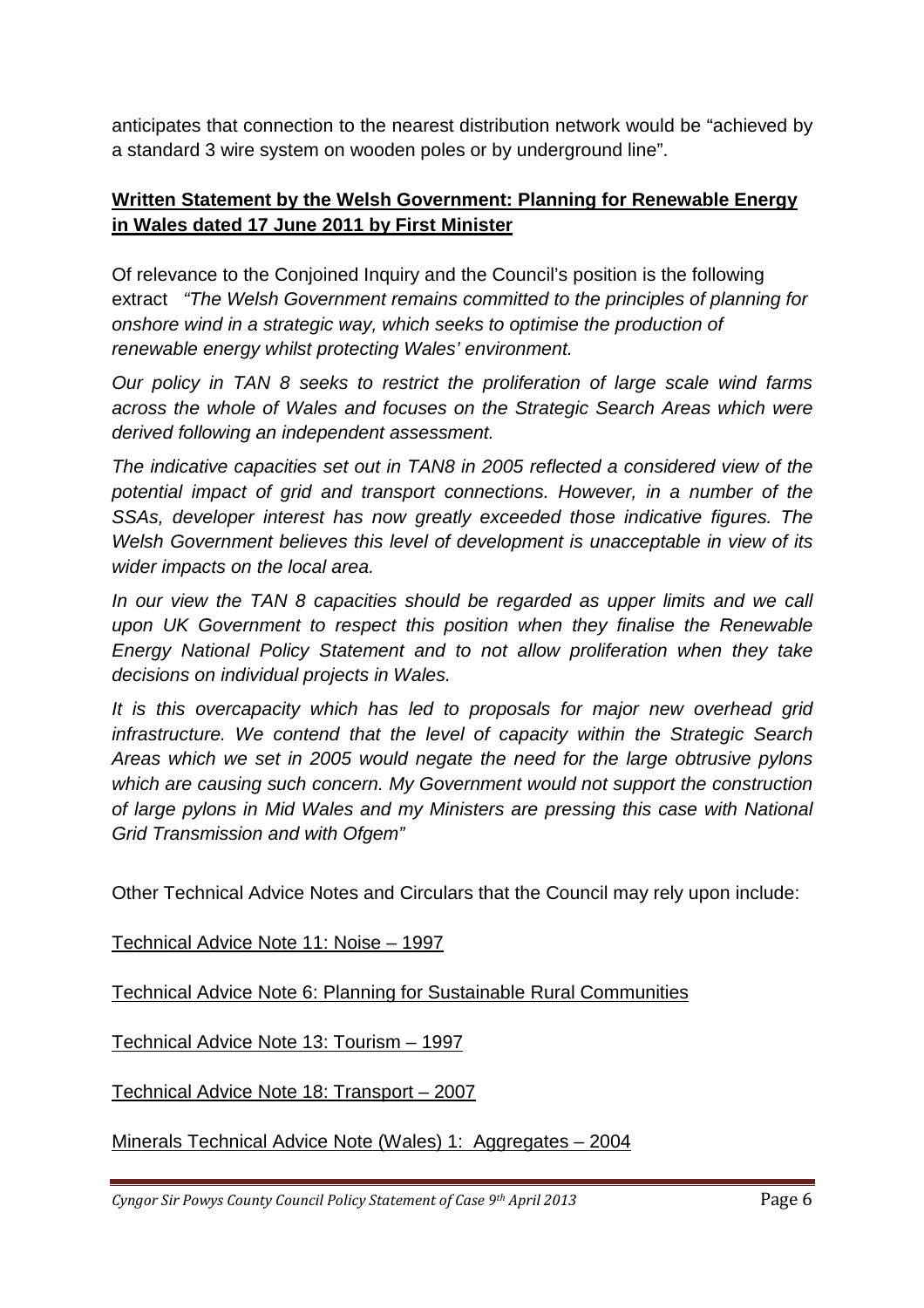#### Circular 11/99: Environmental Impact Assessment (1999)

## **LOCAL:**

## **Powys Unitary Development Plan 2001 - 2016 (Adopted March 2010).**

The Policies that the Council will be relying on include:

- SP1: Social, Community and Cultural Sustainability
- SP3: Natural, Historic and Built Heritage
- SP6: Development and Transport
- SP12: Energy Conservation & Generation
- GP1: Development Control
- GP2: Planning Obligations
- ENV1: Agricultural Land
- ENV2: Safeguarding the Landscape
- ENV3: Safeguarding Biodiversity and Natural Habitats
- ENV4: Internationally Important Sites
- ENV6: Sites of Regional and Local Importance
- ENV7: Protected Species
- T2: Traffic Management
- T3: Traffic Assessment and Travel Plans
- RL7: Long Distance Rights of Way
- E3: Wind Power
- E4: Removal of redundant Wind Turbines
- E5: Off-site Works
- MW1: Mining and Waste Disposal
- MW6: Borrow Pits
- MW9: Peat Extraction
- MW14: Noise
- DC9: Protection of Water Resources
- DC12: Overhead Lines and Pipeline
- DC13: Surface Water Drainage
- DC14: Flood Prevention Measures
- DC15: Development on Unstable or Contaminated Land
- Supplementary Planning Guidance: Biodiversity Conservation and Enhancement in Development Proposals IDCG (2009)

#### **4.0 The Council's Case**